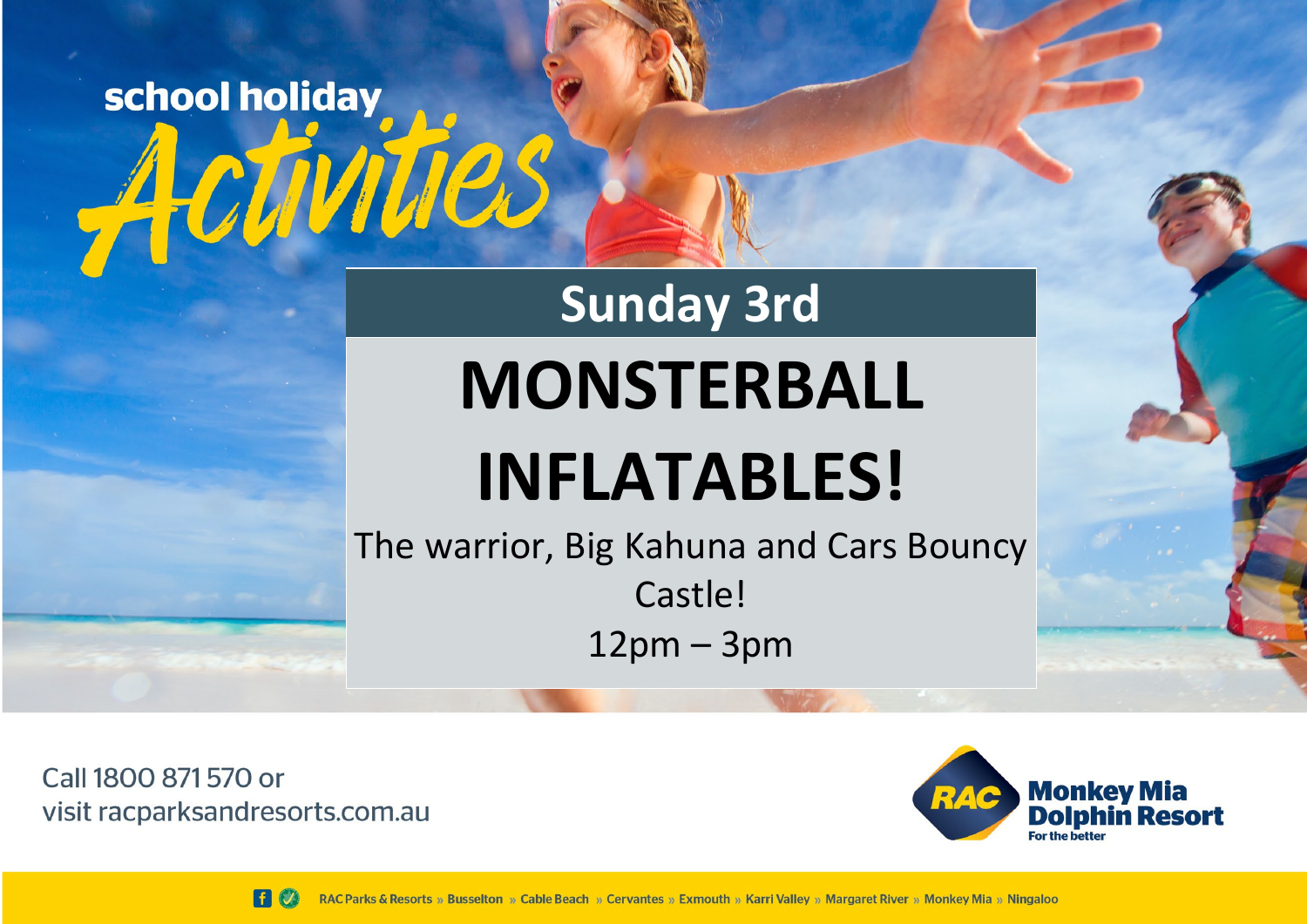## school holiday

| Monday 4 <sup>th</sup>                                                                                                | Tuesday 5 <sup>th</sup>                                                                                                             | Wednesday 6th                                                                                                                | Thursday 7 <sup>th</sup>                                                                                                     | Friday 8th                                                                                                                   | Saturday 9th                                                                                                                 | Sunday 10th                                                                                                                  |
|-----------------------------------------------------------------------------------------------------------------------|-------------------------------------------------------------------------------------------------------------------------------------|------------------------------------------------------------------------------------------------------------------------------|------------------------------------------------------------------------------------------------------------------------------|------------------------------------------------------------------------------------------------------------------------------|------------------------------------------------------------------------------------------------------------------------------|------------------------------------------------------------------------------------------------------------------------------|
| <b>Colouring</b><br>Competition<br>Collect from our friendly<br>staff in reception                                    | Colouring<br>Competition<br>Collect from our friendly<br>staff in reception                                                         | <b>Colouring</b><br>Competition<br>Collect from our friendly<br>staff in reception                                           | <b>Colouring</b><br>Competition<br>Collect from our friendly<br>staff in reception                                           | <b>Colouring</b><br>Competition<br>Collect from our friendly<br>staff in reception                                           | <b>Colouring</b><br><b>Competition</b><br>Collect from our friendly<br>staff in reception                                    | <b>Colouring</b><br><b>Competition</b><br>Collect from our friendly<br>staff in reception                                    |
| Sandcastle<br>Competition<br>Make a sandcastle any<br>time, take a photo and<br>email to us! A winner<br>drawn daily. | <b>Sandcastle</b><br><b>Competition</b><br>Make a sandcastle any<br>time, take a photo and<br>email to us! A winner<br>drawn daily. | Sandcastle<br><b>Competition</b><br>Make a sandcastle any<br>time, take a photo and<br>email to us! A winner<br>drawn daily. | Sandcastle<br><b>Competition</b><br>Make a sandcastle any<br>time, take a photo and<br>email to us! A winner<br>drawn daily. | Sandcastle<br><b>Competition</b><br>Make a sandcastle any<br>time, take a photo and<br>email to us! A winner<br>drawn daily. | Sandcastle<br><b>Competition</b><br>Make a sandcastle any<br>time, take a photo and<br>email to us! A winner<br>drawn daily. | Sandcastle<br><b>Competition</b><br>Make a sandcastle any<br>time, take a photo and<br>email to us! A winner<br>drawn daily. |
|                                                                                                                       | <b>Pizza Making</b><br>10:30am<br>Monkey Bar, \$12 charge<br>per child. pre-register and<br>pay at reception!                       |                                                                                                                              | <b>Kids Crafts</b><br>11.00am<br>Express your interest at<br><b>Reception. Parents</b><br>welcome.                           |                                                                                                                              |                                                                                                                              |                                                                                                                              |
| <b>Movie Night</b><br>6:30pm<br>In the Monkey Bar                                                                     | <b>Movie Night</b><br>6:30pm<br>In the Monkey Bar                                                                                   | <b>Movie Night</b><br>6:30pm<br>In the Monkey Bar                                                                            | <b>Movie Night</b><br>6:30pm<br>In the Monkey Bar                                                                            |                                                                                                                              |                                                                                                                              | <b>BAND - Melody Pool</b><br>$5 - 8$ pm<br>In the Monkey Bar                                                                 |